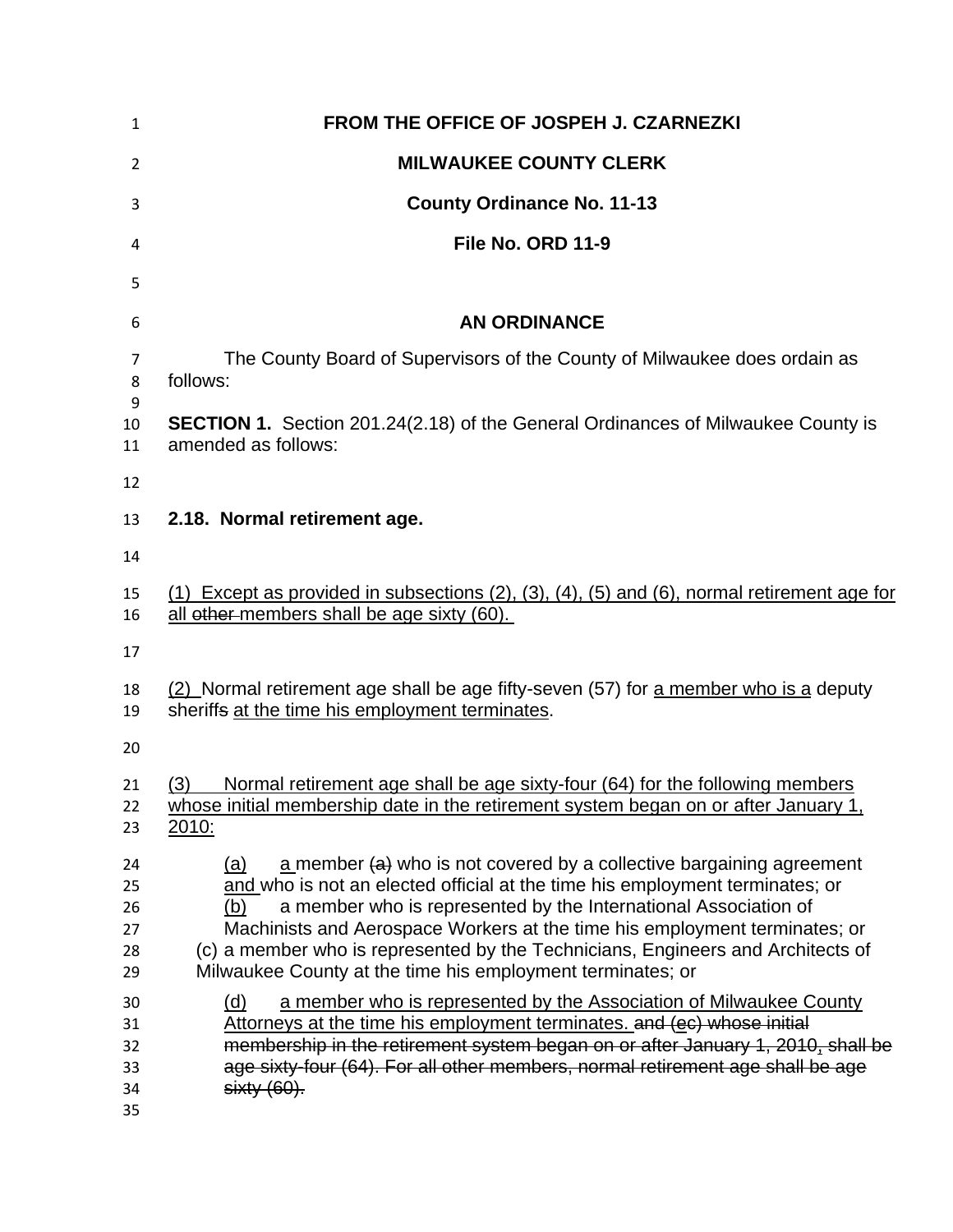36 37 38 39 (4) Normal retirement age shall be age sixty-four (64) for a member who is represented by the American Federation of State, County and Municipal Employees District Council 48 at the time his employment terminates and whose initial membership date is on or after August 1, 2011.

40

41 42 (5) Normal retirement age shall be age sixty-four (64) for a member who is represented by the Federation of Nurses and Health Professionals or by the Milwaukee

- 43 Building and Construction Trades Council at the time his employment terminates and
- 44 whose initial membership date is on or after January 1, 2012.
- 45

46 47 **Section 2.** Section 201.24(4.1) of the General Ordinances of Milwaukee County is amended as follows:

48

## 49 **Section 4.1. Normal retirement.**

50

(1) (a) A member shall be eligible for a normal pension if his employment is terminated on or after he has attained age fifty-five (55) and has completed thirty (30) years of service, or if his employment is terminated on or after he has attained normal retirement age as defined in section [2.18.](http://library.municode.com/HTML/12598/level3/MICOCOGEORVOI_CH201COEMRESY_SIIDE.html#MICOCOGEORVOI_CH201COEMRESY_SIIDE_2.18NOREAG) Deputy sheriffs shall be eligible to retire at 51 52 53 age fifty-seven (57) regardless of their number of years of service or at age fifty-five (55) with at least fifteen (15) years of creditable pension service. 54 55 56

 (b) Notwithstanding the provisions of subparagraph (a), a member of the International Association of Machinists and Aerospace Workers whose initial membership date is before January 1, 2012 shall not be eligible for a normal pension until the member has attained normal retirement age as defined in section 2.18 and has completed five (5) years of service.

62 63 64 65 66 (c) Notwithstanding the provisions of subparagraph (a), a member of the Federation of Nurses and Health Professionals whose initial membership date is before January 1, 2012 shall not be eligible for a normal pension until the member has attained normal retirement age as defined in section 2.18 and has completed five (5) years of service.

67

 $(2)$  Rule of 75. (a) A member who is not covered by the terms of a collective bargaining agreement at the time his employment is terminated and whose initial membership in the retirement system under section [201.24](http://library.municode.com/HTML/12598/level2/MICOCOGEORVOI_CH201COEMRESY.html#MICOCOGEORVOI_CH201COEMRESY_201.24EMRESYCOEFDE241967) began prior to January 1, 68 69 2006, retires on and after September 1, 1993, shall be eligible for a normal pension when the age of the member when added to his years of service equals seventy-five (75), but this provision shall not apply to any member eligible under section 4.5 nor to 70 71 72 73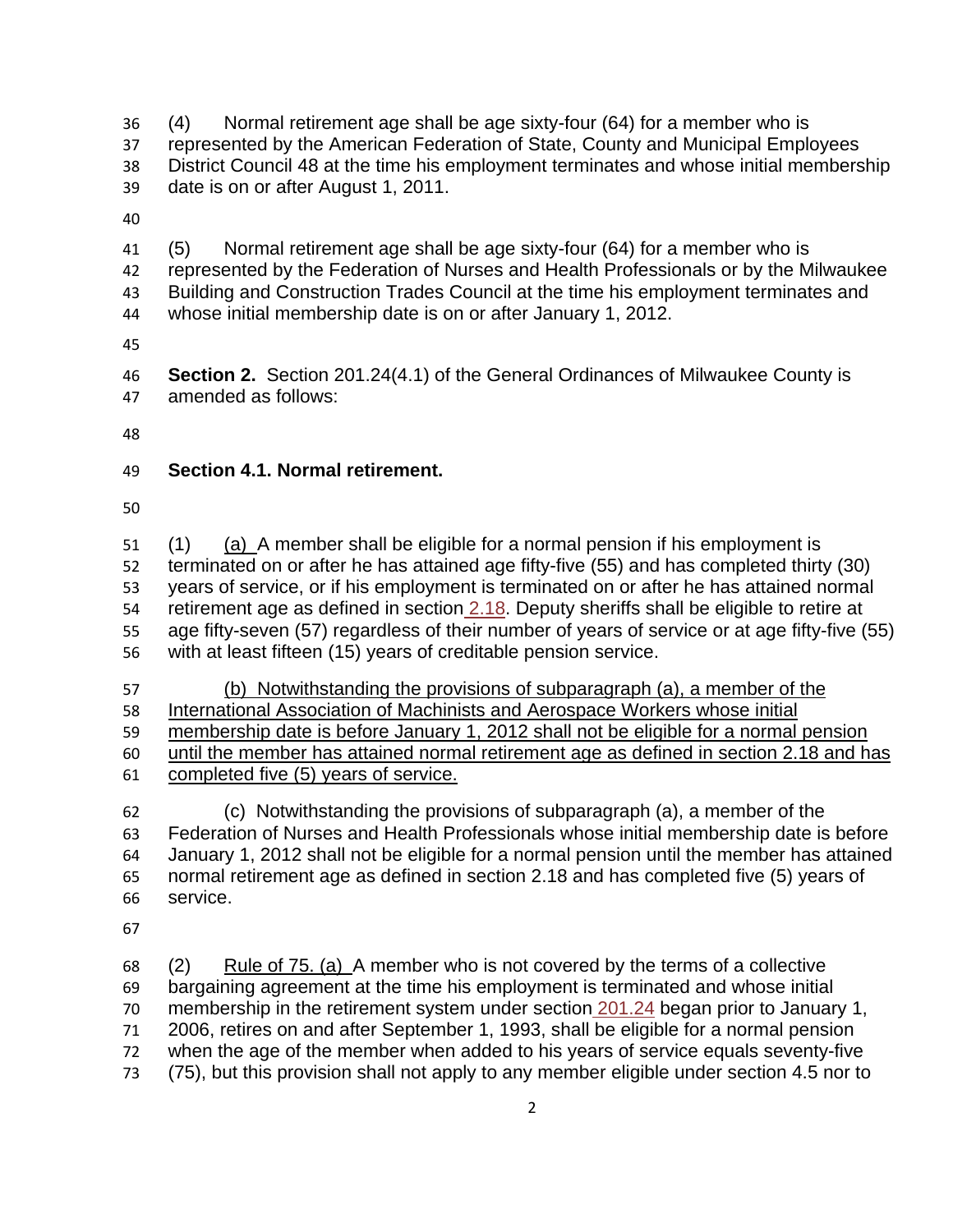any nonrepresented deputy sheriff who was hired as a deputy sheriff after December 31, 1993 and whose appointment to a nonrepresented position was first effective after June 30, 2009.

 (b) A member of the American Federation of State, County and Municipal Employees District Council 48, of the Technicians, Engineers and Architects of Milwaukee County, or of the International Association of Machinists and Aerospace Workers, whose initial membership date is prior to January 1, 1994, shall be eligible for a normal pension when the age of the member when added to his years of service equals seventy-five (75), but this provision shall not apply to any member eligible under section 4.5. (c) A member of the Federation of Nurses and Health Professionals whose initial membership date is prior to January 1, 1997 shall be eligible for a normal pension when the age of the member when added to his years of service equals seventy-five (75), but this provision shall not apply to any member eligible under section 4.5. (d) A member of the Association of Milwaukee County Attorneys whose initial membership date is prior to January 1, 2006 shall be eligible for a normal pension when the age of the member when added to his years of service equals seventy-five (75), but this provision shall not apply to any member eligible under section 4.5. (e) A member of the Milwaukee Building and Construction Trades Council whose initial membership date is prior to February 21, 2006 shall be eligible for a

- normal pension when the age of the member when added to his years of service equals
- seventy-five (75), but this provision shall not apply to any member eligible under section 96 4.5.
- 
- 

 **Section 3.** Section 201.24(5.1) of the General Ordinances of Milwaukee County is amended as follows:

## **5.1. Normal pension.**

 (1) A member, other than a member covered by the terms of a collective bargaining agreement, a deputy sheriff or elected official, whose continuous membership began prior to January 1, 1982 who meets the requirements for a normal pension shall receive an amount equal to two (2) percent of his final average salary multiplied by the number of his years of service rendered prior to January 1, 2010, other than as a member covered by the terms of a collective bargaining agreement, a deputy sheriff or elected official, and shall receive an amount equal to one and six-tenths (1.6) percent of his final average salary multiplied by the number of his years of service rendered on and after January 1, 2010, other than as a member covered by the terms of a collective bargaining agreement, a deputy sheriff or elected official. A member, other than a member covered by the terms of a collective bargaining agreement, a deputy sheriff or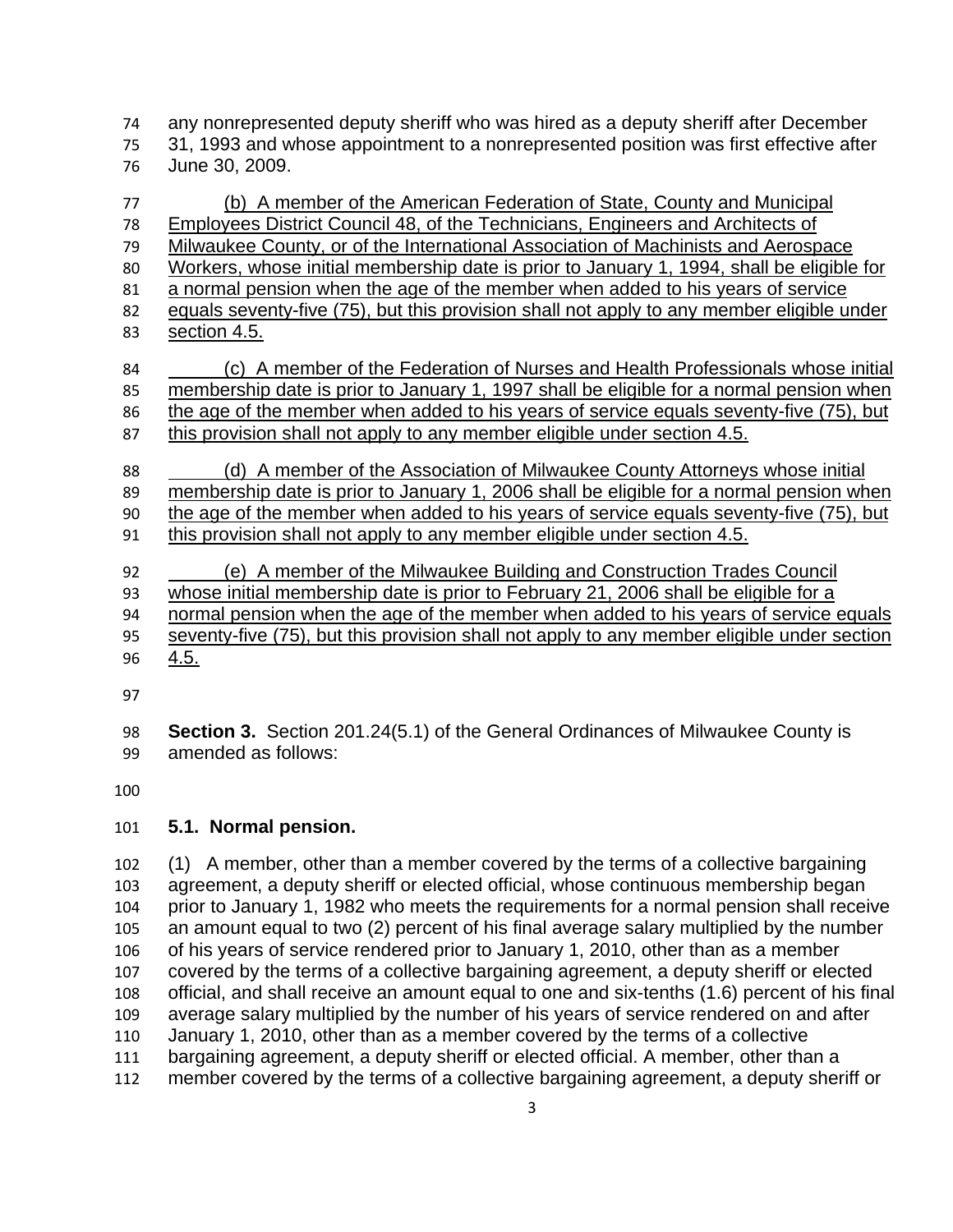elected official, whose continuous membership began after January 1, 1982, who meets the requirements for a normal pension shall receive an amount equal to one and onehalf (1 1/2) percent of his final average salary multiplied by the number of his years of service rendered prior to January 1, 2010, other than as a member covered by the terms of a collective bargaining agreement, a deputy sheriff or elected official and shall receive an amount equal to one and six-tenths (1.6) percent of his final average salary multiplied by the number of his years of service rendered on and after January 1, 2010, other than as a member covered by the terms of a collective bargaining agreement, a deputy sheriff or elected official.

(2) (a) A member covered by the terms of a collective bargaining agreement, other than a deputy sheriff, whose continuous membership began prior to January 1, 1982, who meets the requirements for a normal pension shall receive an amount equal to two (2) percent of his final average salary multiplied by the number of his years of service as a collective bargaining agreement member other than a deputy sheriff. 

(b) A member covered by the terms of a collective bargaining agreement, other than a deputy sheriff, whose continuous membership began after January 1, 1982 who meets the requirements for a normal pension shall receive an amount equal to one and one-half (1 1/2) percent of his final average salary multiplied by the number of his years of service as a collective bargaining agreement member other than a deputy sheriff. 

 (c) A member shall receive an amount equal to one and six-tenths (1.6) percent of his final average salary multiplied by the number of his years of service, for service as a member represented by AFSCME District Council 48, rendered on or after August 1, 2011.

 (d) A member shall receive an amount equal to one and six-tenths (1.6) percent of his final average salary multiplied by the number of his years of service, for service as a member represented by the Technicians, Engineers and Architects of Milwaukee

 County or by the International Association of Machinists, rendered on or after May 1, 2010.

 (e) A member shall receive an amount equal to one and six-tenths (1.6) percent of his final average salary multiplied by the number of his years of service, for service as a member represented by the Association of Milwaukee County Attorneys, rendered on or after June 1, 2010.

 (f) A member shall receive an amount equal to one and six-tenths (1.6) percent of his final average salary multiplied by the number of his years of service, for service as a member represented by the Federation of Nurses and Health Professionals or by the Milwaukee Building and Construction Trades Council, rendered on or after January 1, 150 2012.

 (3) A member who is a deputy sheriff whose continuous membership began prior to

 July 1, 1995, and who meets the requirements for a normal pension shall receive an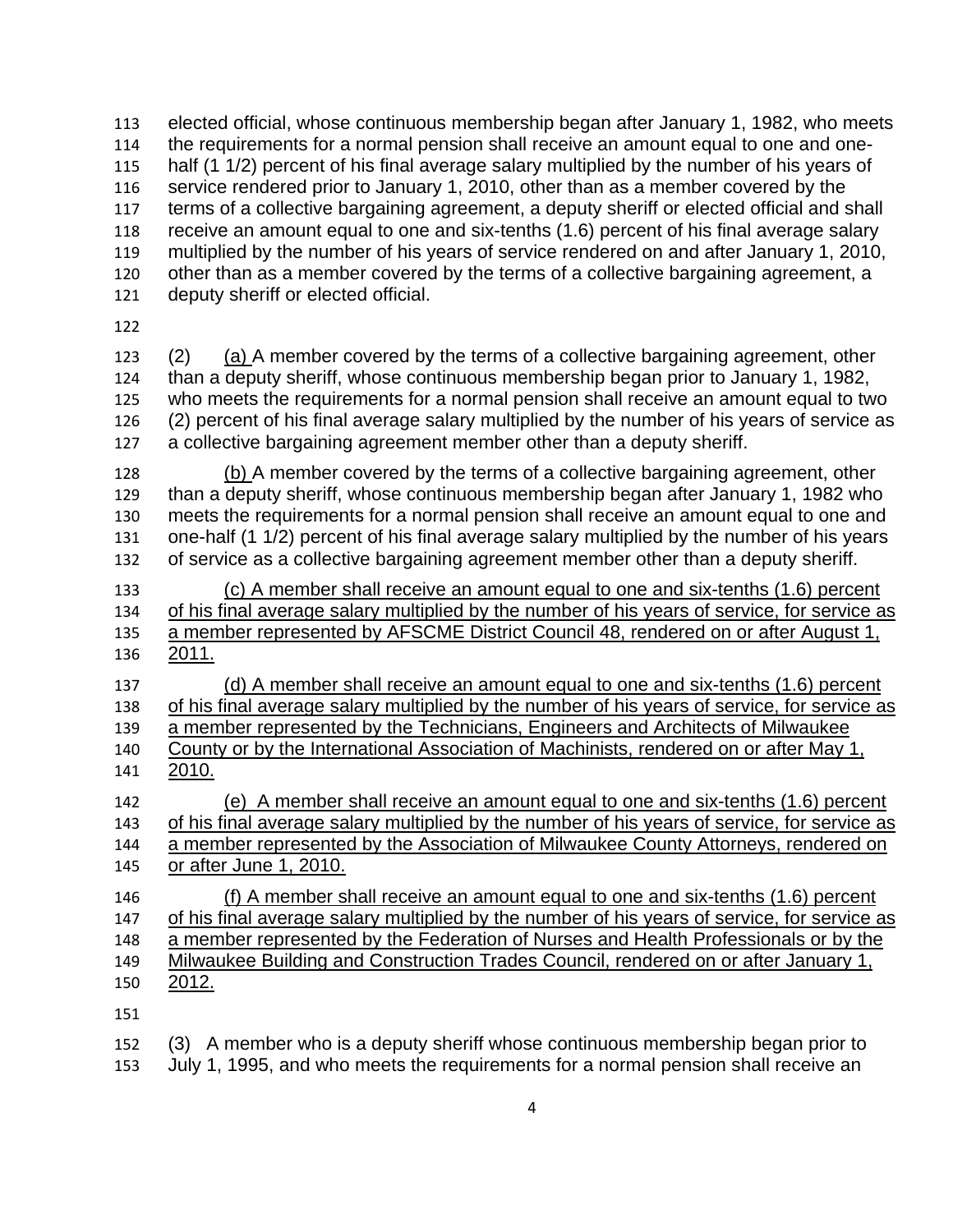154 155 156 157 158 159 160 161 162 163 164 165 166 amount equal to two and five-tenths (2.5) percent of his final average salary multiplied by the number of his years of service as a deputy sheriff. A member who is a deputy sheriff whose continuous membership began on or after July 1, 1995 and who meets the requirements for a normal pension shall receive an amount equal to two (2) percent of his final average salary multiplied by the number of his years of service as a deputy sheriff. Incumbents of positions of chief investigator or investigator authorized in the office of the district attorney shall receive the same pension benefit as a deputy sheriff. Incumbents of the positions of airport fire chief, assistant airport fire chief, and fire fighter shall receive an amount equal to one and one-half (1 1/2) percent of their final average salary multiplied by the number of years of service for all service in these classifications prior to January 1, 1999, and two (2) percent of their final average salary multiplied by the number of years of service in these classifications for all service after December 31, 1998.

167

168 169 170 171 172 173 174 175 176 177 178 (4) A member who is an elected official whose continuous membership began prior to January 1, 1982, and who meets the requirements for a normal pension, shall receive an amount equal to two and one-half (2 1/2) percent of his final average salary multiplied by the number of his years of service as an elected official. A member who is an elected official whose continuous membership began after January 1, 1982, and who meets the requirements for a normal pension, shall receive an amount equal to two (2) percent of his final average salary multiplied by the number of his years of service as an elected official. Regardless of when membership began, an elected official shall receive an amount equal to one and six-tenths (1.6) percent of his final average salary multiplied by the number of his years of service rendered on and after October 14, 2010 as an elected official.

179

180 181 182 183 (5) If a member has service in more than one (1) of the foregoing job capacities, his pension shall be the sum of the amounts computed by multiplying his final average salary by the product of the foregoing benefit percentage for each such capacity and his service in each such capacity.

184

185 186 187 188 189 190 191 (6) If a member has service in one (1) or more of the foregoing job capacities as well as service as an employe of the state who receives part of his wage or salary from the county, his pension for service shall be equal to two and one-half (2 1/2) percent or two (2) percent respectively of his final average salary paid by the county multiplied by the number of years of service as an elected county or state official and two (2) percent or one and one-half (1 1/2) percent respectively multiplied by the number of years of service other than as an elected official.

192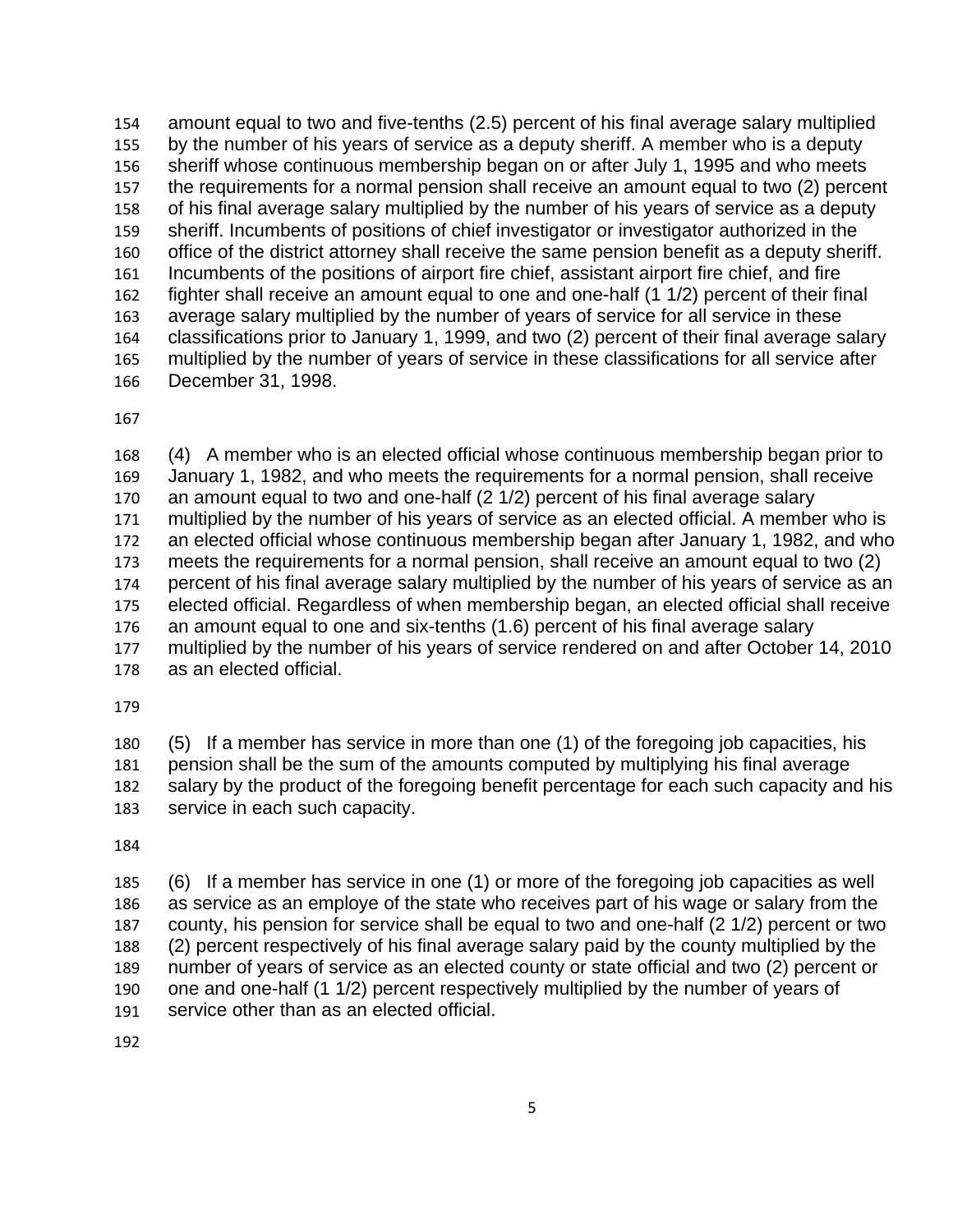193 194 195 196 197 (7) The pension payable to a member under the provisions of this section 5.1 shall not exceed eighty (80) percent of his final average salary increased by the post-retirement pension adjustment percentage in effect for each year of the member's continued employment after having accrued sufficient service to have become subject to the eighty (80) percent maximum percentage.

198

199 200 **SECTION 4.** Section 201.24(5.15) of the General Ordinances of Milwaukee County is amended as follows:

201

202 Section 5.15. Recruitment and retention incentive effective January 1, 2001.

203

204 205 206 207 208 209 210 211 212 213 214 215 216 217 218 The provisions of this section shall apply to all members of the employes' retirement system eligible to accrue pension service credit as of January 1, 2001, who are not represented by a collective bargaining unit and file an application for retirement after January 1, 2001. This section shall supersede any provisions of section 5.1 that may conflict with this section. The provisions of this section shall not apply to any member of the employes' retirement system who filed an application for retirement prior to January 1, 2001, which shall be effective on or after January 1, 2001. The provisions of this section shall not apply to members of the employes' retirement system who, as of January 1, 2001, are either eligible for a deferred vested retirement benefit under section 4.5 or are receiving a retirement benefit, unless such members return to a status eligible to accrue additional service credit on or after January 1, 2001. The provisions of this section shall not apply to years of service earned on or after January 1, 2010, by a member who, at the time the service is earned, is not covered by the terms of a collective bargaining agreement, nor shall this section apply to service credit earned on or after October 14, 2010 by a member who, at the time service is earned, is an elected 219 official, nor shall this section apply to service credit earned on or after the effective date 220 of sections 201.24(5.1)(2)(c) through (f).

221

222 (1) If membership in the employes' retirement system initially began on or after

223 January 1, 1982, the following recruitment and retention incentives shall apply:

224

225 226 227 228 229 230 (a) Except for a non-represented deputy sheriff whose membership began prior to July 1, 1995, or whose appointment to a non-represented position was first effective after June 30, 2009, and elected officials whose membership began on or after March 15, 2002, all pension service credit earned on and after January 1, 2001, shall be credited in an amount equal to an additional 0.5 percent of the member's final average salary. For each year of service credit earned after January 1, 2001, eight (8) years of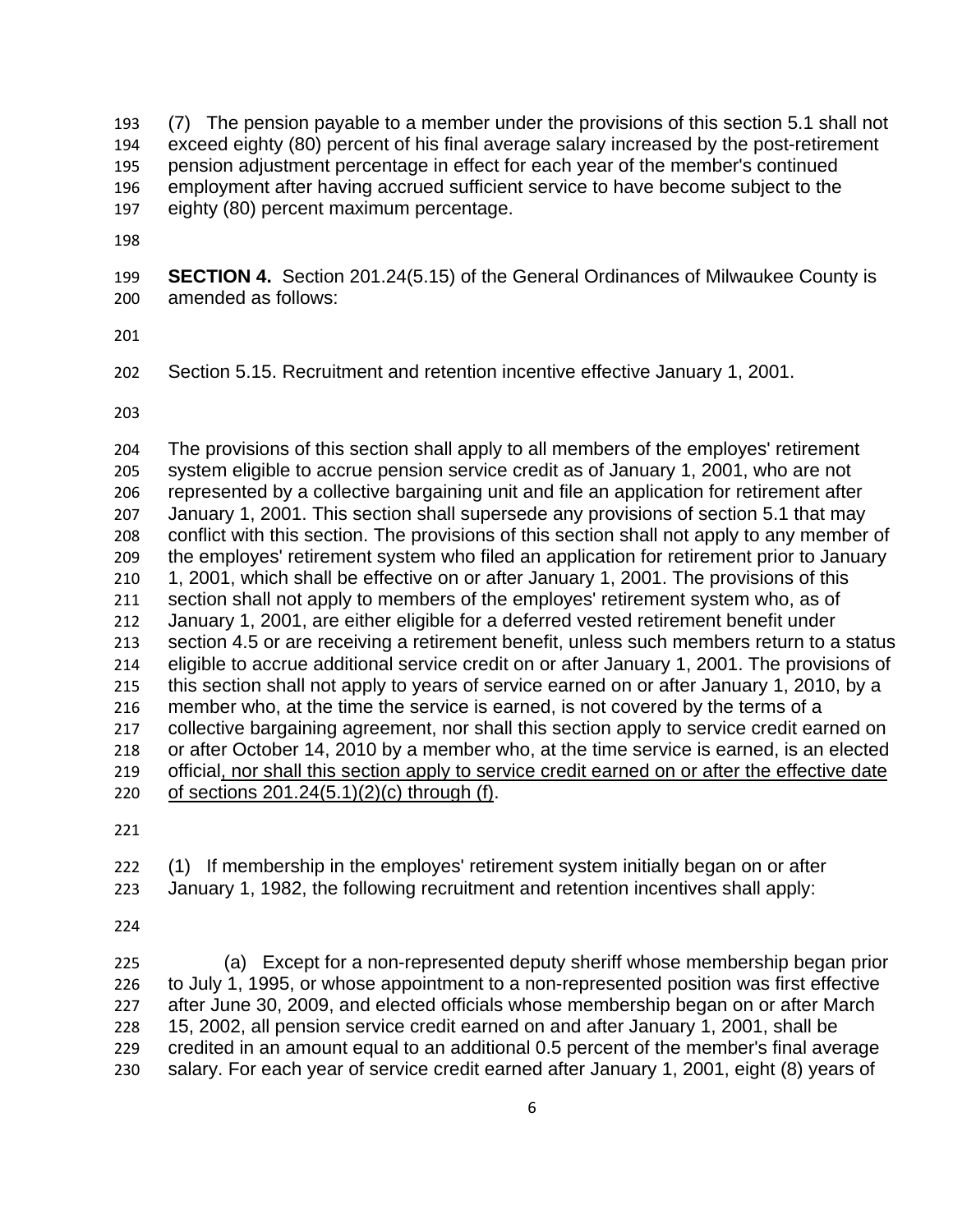231 232 233 234 235 service credit earned prior to January 1, 2001, shall be credited at an additional 0.5 percent of the member's final average salary. The additional service credits under this section 5.15(1)(a) shall not apply to any elected official whose membership began prior to March 15, 2002, if such elected official consents irrevocably in writing filed with the system to waive the right to receive such additional pension service credits.

236

237 238 (b) An employe shall not be eligible for a deferred vested pension if his/her employment is terminated prior to his/her completion of five (5) years of service.

239

240 241 242 243 244 245 246 247 248 249 250 251 252 253 254 255 (2) Retention incentive bonus. If initial membership in the employes' retirement system began prior to January 1, 1982, or July 1, 1995, for a nonrepresented deputy sheriff whose appointment to a non-represented position was first effective prior to July 1, 2009, at the time of retirement, the member shall have their final average salary increased by a bonus of seven and five-tenths (7.5) percent for each year of pension service credit earned after January 1, 2001. The maximum bonus that shall be added to an eligible member's final average salary shall not be more than twenty-five (25) percent. This provision shall not apply to a member of the employes' retirement system who became a member of the system prior to January 1, 1982, and as of January 1, 2001, is either eligible for a deferred vested benefit under section 201.24(4.5), or is receiving a pension benefit, unless such member returns to a status whereby the member is eligible to earn additional pension service credit on or after January 1, 2001. The retention incentive bonus under this section 5.15(2) shall not apply to any elected official who is otherwise eligible to receive such bonus if such elected official consents irrevocably in writing filed with the system to waive the right to receive such retention incentive bonus.

256

262 (3) Members who hold positions for which membership in the employes' retirement system is optional and opt for such membership, shall have pension service credit earned after January 1, 2001, credited at two (2) percent. However, such service credit shall not result in a multiplier increase for service credit earned prior to January 1, 2001, nor shall such service credit qualify the member for a retention incentive bonus.

263 264 265 266 267 The provisions of this section shall not apply to a member of the employes' retirement system who is either eligible for a deferred vested benefit under section 201.24(4.5), or is receiving a pension benefit as of January 1, 2001, unless such member returns to active county employment and is eligible to earn additional pension service credit under section 201.24.

268